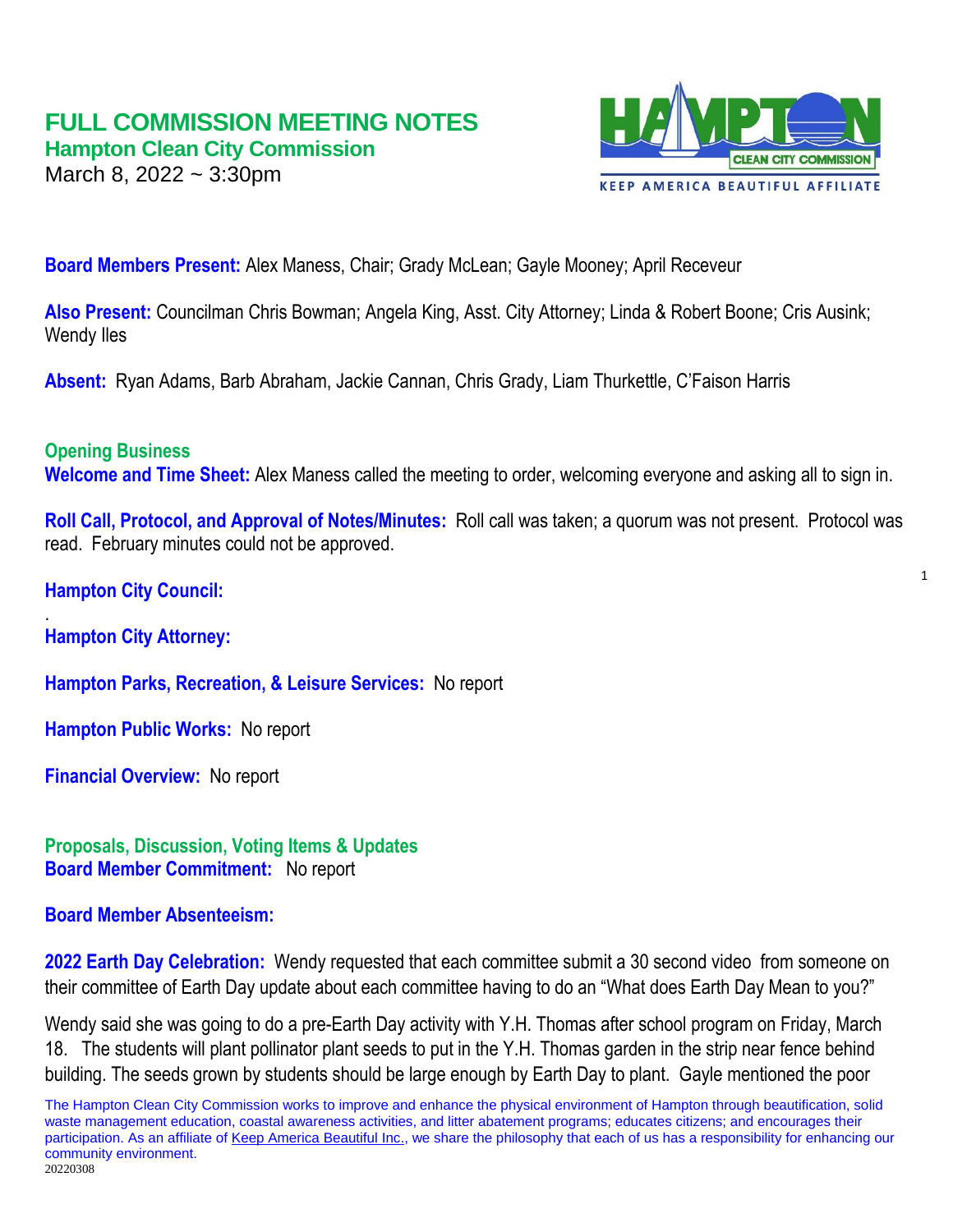quality of soil here on the Y.H. Thomas grounds. Much discussion followed about location. Gayle suggested that raised beds filled with compost and good soil be a solution for soil quality. April had some ideas for acquiring needed supplies for the proposed garden. Details pertaining to the pollinator bed are to be discussed between Gayle, Alex and April March 22.

Wendy would like each committee to have some activity for children on Earth Day.

# **Committee & Partner Updates**

**Beautification:** Wendy reported that Monday's Yards Training was a success. Fifteen citizens showed up to be yard judges this year.

**Bee City USA-Hampton:** Members were encouraged to attend the March 17 webinar on "How to Grow Butterflies". You can find the webinar on Eventbrite.

**Clean & Green Workplaces:** Wendy mentioned that if anyone on the Board knew of businesses practicing environmental stewardship, please nominate them.

**Community Gardens:** Wendy reported that there is only one garden left at Buckroe and two on the waiting list for Buckroe. North Phoebus Community Center has only one plot left.

**Hampton Waterways Restoration Project:** Linda reported that she and Cris met with Adam Newland the manager of BBGF and walked the grounds to see where different exhibits and activities should go. Adam also showed us some new features added to the park within the past couple years such the Adventure Park that contains some forts made from nature, stone/brick play area and the completion of the Azalea Trail loop, along with directional signs. She also noted that the Oyster Point Train Depot is located on the farm.

2

As far as HWRP and HCCC Board, Adam would like HCCC to assist in the planning of a 6' crab or fish trash sculpture and the restoration of the Living Shoreline trail and the Living Shoreline itself. By the end of March, there hopefully will be a vegetable and pollinator garden.

Linda, also, announced that Peninsula Master Naturalist have a software program called Better Impact. The software has a place where there are lists of different activities that one can sign up to volunteer. She thought that software would be beneficial to HCCC.

**Litter & Recycling Awareness**: Will have an exhibit at the Creation Care Day this Saturday, March 12 at the Fox Hill Central Methodist Church. Loye will be demonstrating how to make newspaper seedling pots. Loye made a box for citizens to put in their new unused greeting cards. The box is located in the HCCC foyer.

**School Pride in Action:** At Thursday's SPIA meeting they will be discussing the recycling program. The committee is reviving the recycling program. It hopes to have 120 new recycling bins for the schools.

The Hampton Clean City Commission works to improve and enhance the physical environment of Hampton through beautification, solid waste management education, coastal awareness activities, and litter abatement programs; educates citizens; and encourages their participation. As an affiliate of [Keep America Beautiful Inc.,](http://www.kab.org/) we share the philosophy that each of us has a responsibility for enhancing our community environment. 20220308